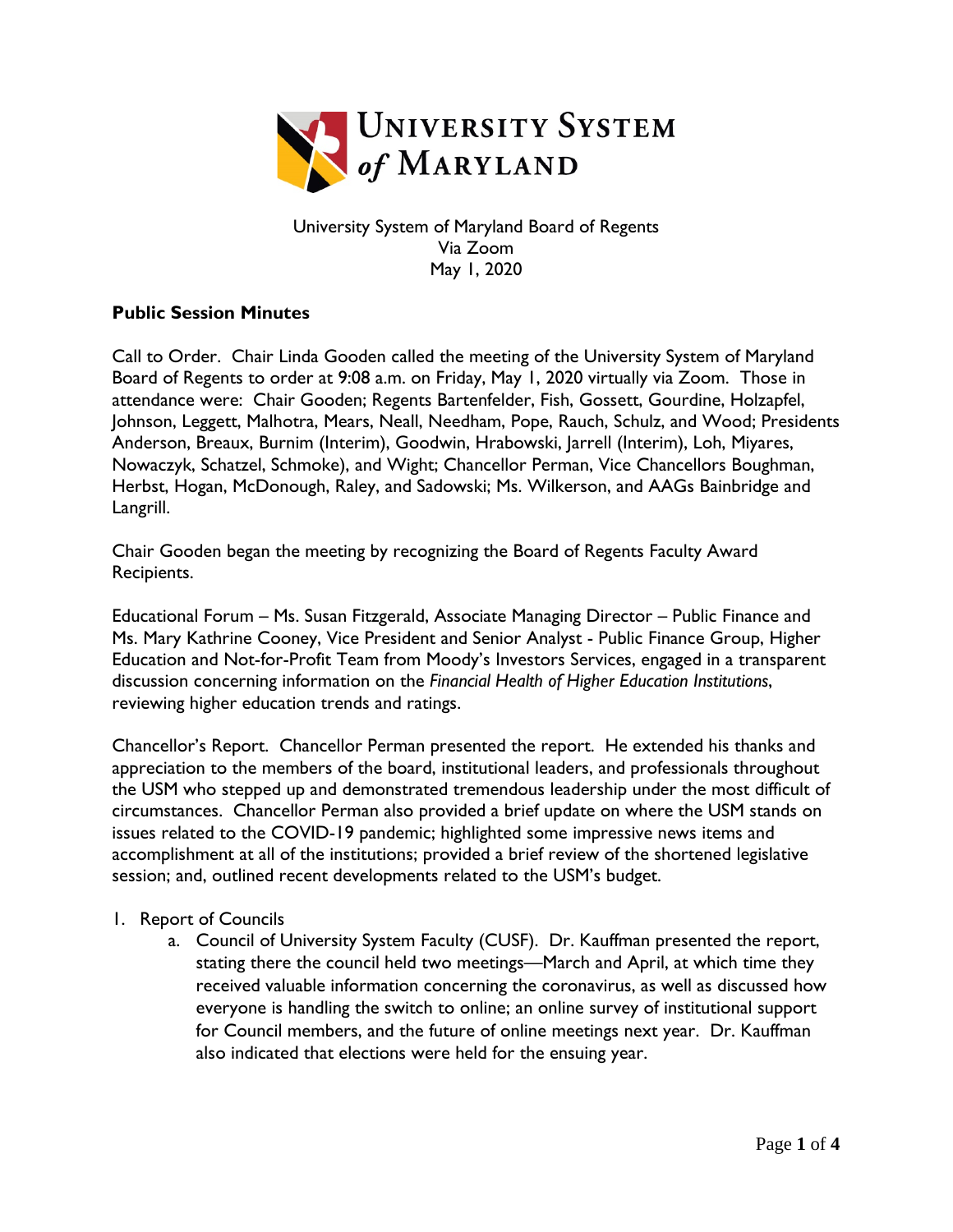- b. Council of University System Staff (CUSS). Dr. Shishineh presented the report, indicating that they prepared the Board of Regents Staff Awards recommendations for the June board meeting; prepared their Winter CUSS Newsletter; participated in the Shared Governance Survey; and, are currently receiving nominations for the 2020-2021 Executive Committee.
- c. Council of University System Presidents (CUSP). Dr. Breaux presented the report, stating that weekly COVID-19 meetings had been scheduled in response to the coronavirus. These meetings focused on key information sharing and deliberation across institutions and the development of a unified USM response to key decisions related to COVID-19. Topics included implications and implementation of State and Federal guidance and executive orders, transition of in-person teaching and learning to distance education formats, telework of USM employees, refund of students' fees, CARES Act legislation, emergency funds for students, State use of campus facilities for COVID-19 response, etc.
- d. University System of Maryland Student Council (USMSC). Mr. Forrest presented the report, indicating that student leaders across the System are encouraged by the significant inclusion of student shared governance in conversations and decisionmaking processes around emergency changes due to COVID-19.
- 2. Consent Agenda. The Consent Agenda was presented to the regents by Chair Gooden. She asked if there were any items on the agenda that should be removed for further discussion. There were no requests to remove any items; therefore, Chair Gooden moved, and Regent Pope seconded the motion to accept the consent agenda; it was unanimously approved. The items included were:
	- a. Committee of the Whole
		- i. Approval of meeting minutes from February 21, 2020 Public and Closed Sessions (action)
		- ii. Approval of meeting minutes from Special Board Meetings Public and Closed Sessions (action)
			- 1. March 10, 2020
			- 2. March 16, 2020
			- 3. March 19, 2020
			- 4. March 23, 2020
			- 5. March 26, 2020
			- 6. March 30, 2020
			- 7. April 6, 2020
			- 8. April 13, 2020
			- 9. April 27, 2020
	- b. Committee on Audit
		- i. Approval of meeting minutes from March 6, 2020 Special Committee Meeting Public Session (action)
		- ii. Approval of meeting minutes from March 24, 2020 Public and Closed Sessions (action)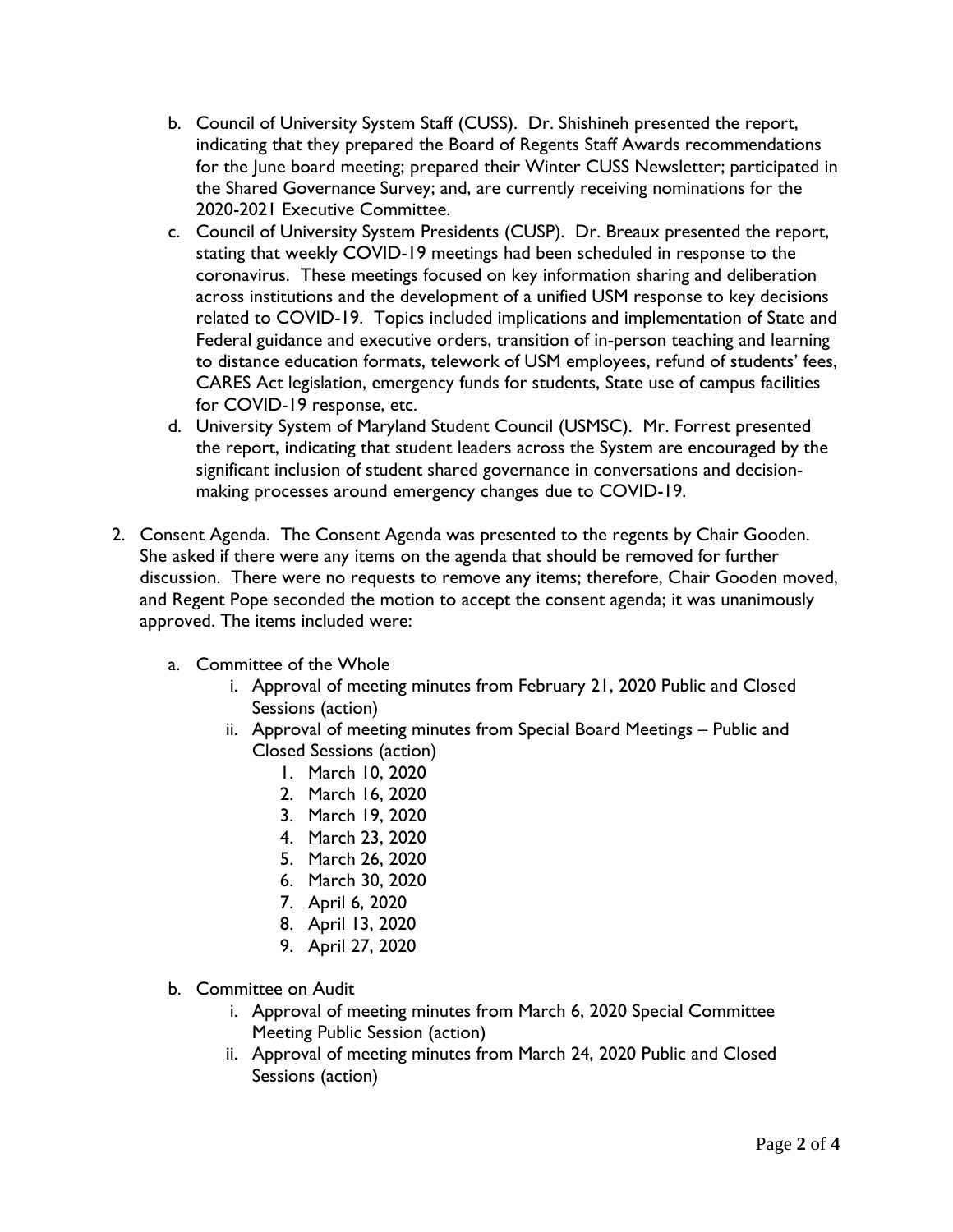- c. Committee on Finance
	- i. Approval of meeting minutes from February 10, 2020 Public Session (action)
	- ii. Approval of meeting minutes from March 26, 2020 Public and Closed Sessions (action)
	- iii. Proposed Amendment to USM VIII-2.01—Policy on Tuition (action)
	- iv. Proposed Board of Regents Policy VIII-22.00—Policy on Service Contracts (action)
	- v. Salisbury University: Devilbiss Hall Mechanical System Replacement (action)
	- vi. University of Maryland, Baltimore: Establishment of UM New Ventures Initiative, an Affiliated Business Entity for Development of Promising Early Stage Technologies (action)
	- vii. University of Maryland, Baltimore: Institute of Human Virology (IHV) Building Exterior Upgrades (action)
	- viii. University of Maryland, Baltimore: Delegation of Certain Real Property Acquisition Authority to the Chancellor (action)
	- ix. University of Maryland, Baltimore: Dental Student Clinics Management Contract (action)
	- x. University of Maryland, College Park: Lease for Earth System Science Interdisciplinary Center (action)
	- xi. University System of Maryland: Review of Construction Costs (information)
- d. Committee on Education Policy and Student Life
	- i. Approval of meeting minutes from March 6, 2020 Public Session (action)
	- ii. New Academic Program Proposals (action)
		- 1. University of Maryland, College Park
			- a. Bachelor of Science in Biocomputational Engineering
			- b. Master of Arts in International Relations
			- c. Master of Science in Applied Political Analytics
	- iii. Update: P-20 Initiatives (information)
	- iv. Update on the USM New Student Enrollment Pipeline and Aggregate Student Success; USM-Wide Student Success Initiatives (information)
	- v. Crisis Management and Enterprise Risk Management in the USM (information)
- e. Committee on Advancement
	- i. Approval of meeting minutes from February 26, 2020 Public Session (action)
	- ii. [Policy on the Naming of Buildings and Academic Programs VI-4.00 \(action\)](http://www.usmd.edu/BORPortal/Materials/2014/FB/20141212/PS-ADV-PolicyNamingBldAcademicPrograms.pdf)
- 3. Review of Items Removed from Consent Agenda
- 4. Committee Reports
	- a. Committee of the Whole Chair Gooden Chair Gooden

i. Financial Implications of COVID-19 for Spring 2020 (information). Vice Chancellor Ellen Herbst presented a brief update on the fiscal impact of the pandemic on the spring semester. She provided an overview of the FY 2020